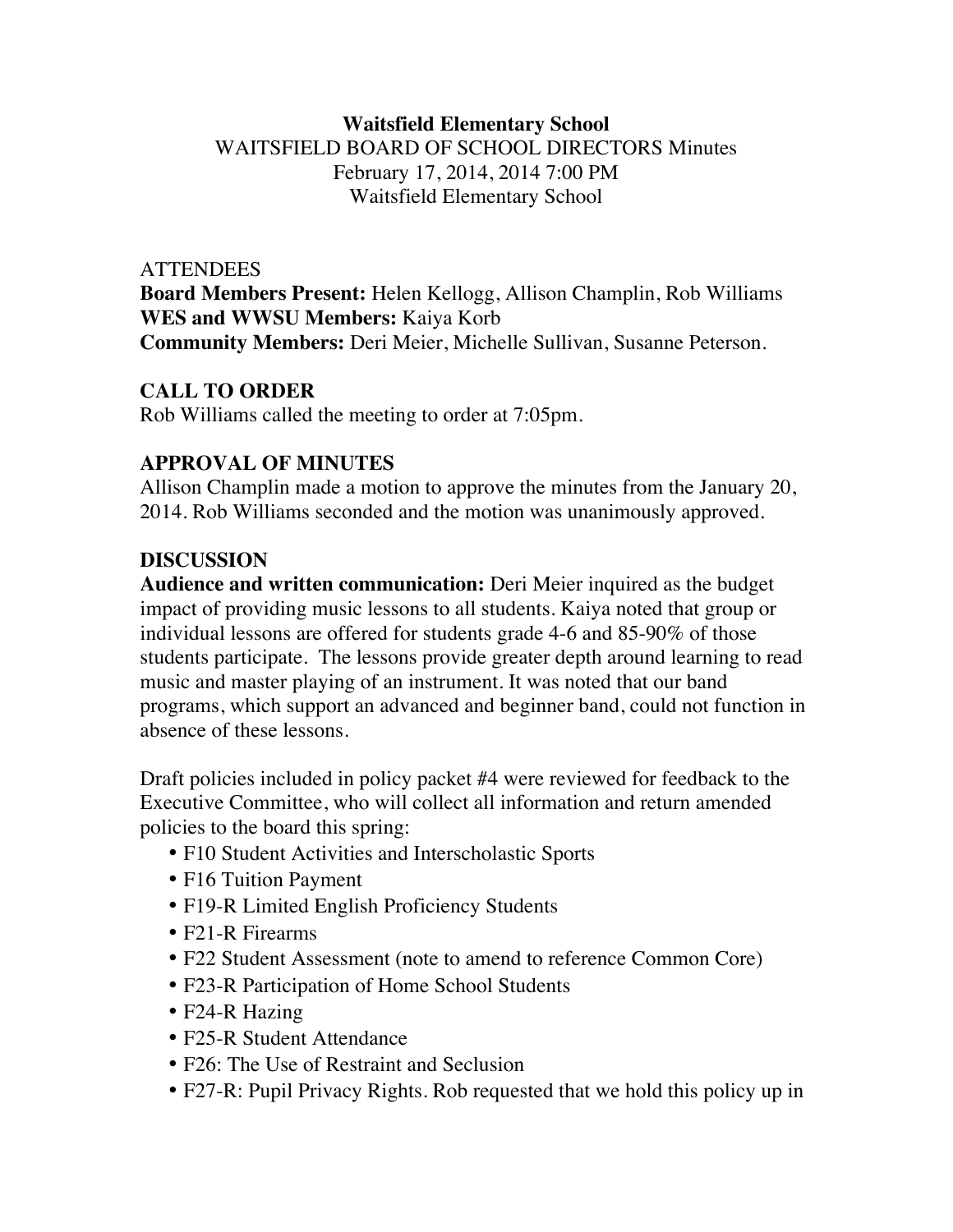reference to the concerns expressed about how data is collected and managed as part of the assessments.

- F28-R: Federal Child Nutrition Act Wellness
- F29: Student Self-Expression and Distribution of Literature

The board agreed to assign roles for the town meeting at the town meeting. Kaiya will send the draft presentation to the board for review offline. Kaiya also suggested that we merge the school report with the review of the budget. The board also discussed creative ways to ensure invitations reached all parents and community members. Deri Meier mentioned that he will make a motion for the Australian Ballot and ask that the assembly divided for a hard count on the vote. There would have to be a motion to revise the agenda and then have it voted on by the floor.

#### **REPORTS**

**Financial Report:** we are projecting a fund balance of \$2,671. We hope to make a \$3,000 contribution toward the deficit present at the beginning of the year. Kaiya spoke to the food program and the fact that the actual cost of a lunch as been recalculated to \$3.75, not \$4, which reduces the amount of the school subsidy for the program. There is a team working hard to optimize the program.

**Principal Report:** The NECAP scores for the Fall of 2013 have been released. Trends look good, in particular the uptick in scores from those students who are receiving special services. Writing has been an area of focus over the last few years, and the scores reflect the small population of our school more than the overall program. Common writing prompts are now being given three times a year across each grades to help get a closer glimpse at our progress than the one time NECAP scores allow. PBIS team is collecting feedback on the impact of the WE ROCK! program so that we can optimize. Students are increasingly fluent in the expectations of the program and appreciative of the recognition given when it's followed. Increased focus on students at the lower end of proficiency (shy of needing special services) to help our system support those students and fine tune our program. A team of seven teachers is working with a consultant paid for by a grant around MTSS, our intervention system. **WWSU Representative's report:** not present

**Superintendent's report:** not present.

## **EXECUTIVE SESSION**

Helen Kellogg made a motion to go into executive session on a matter of personnel. Rob Williams seconded and the board went into executive session at 8:17 pm. The board came out of executive session at 8:27.